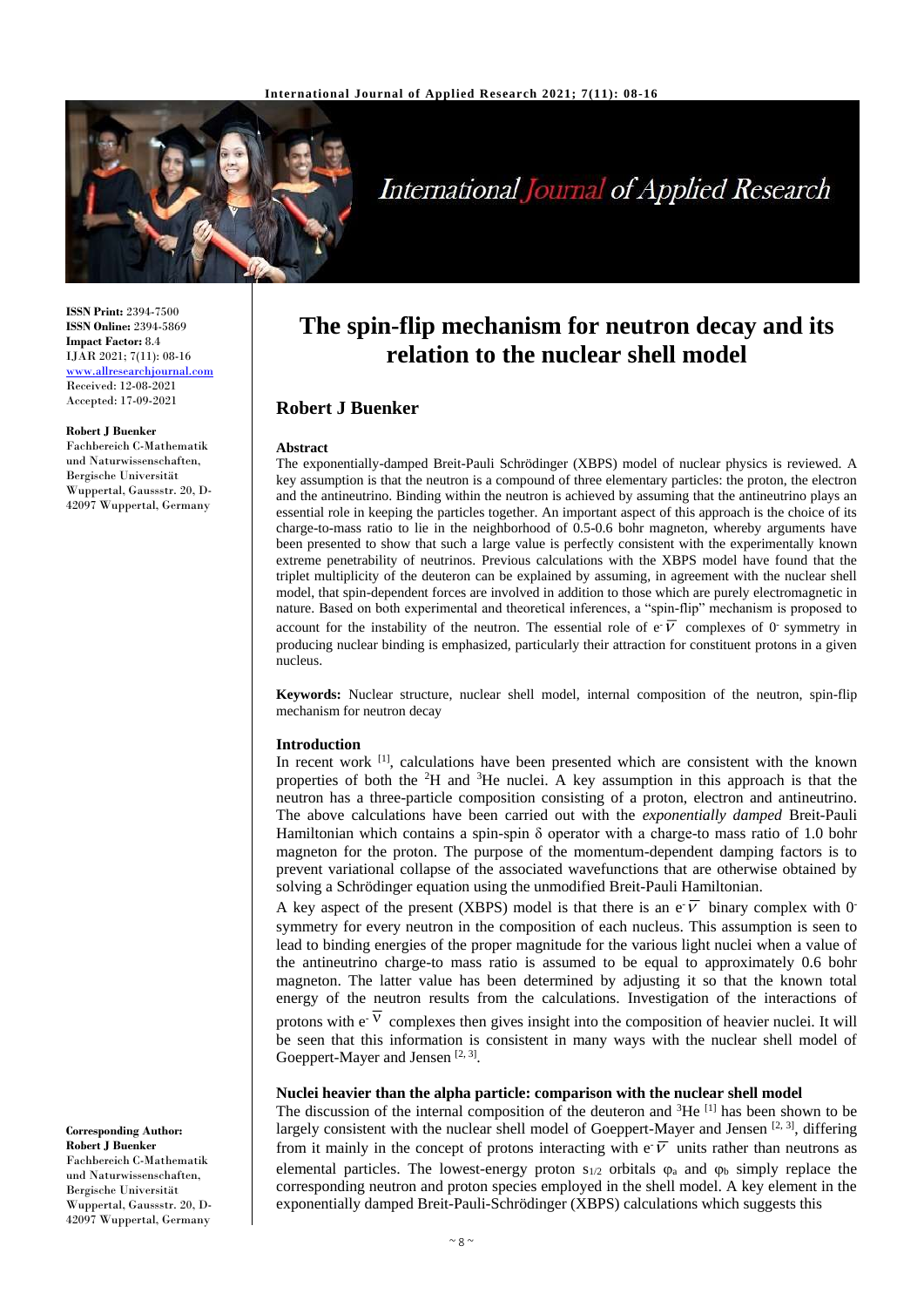adjustment is the finding that the most stable state of the e-  $\overline{V}$  system is a singlet. Since neither the electron nor the antineutrino can exist inside the nucleus without the other, it follows that pairs of these fermions can be added indefinitely without directly affecting the magnitude of the angular momentum of the constituent protons of a given system.

The possibility exists that the hierarchy of spin-orbitals for proton-neutron shells in the original model can be obtained from calculations based on an augmented XBPS Hamiltonian similar to that employed above in Sects. III and IV of Ref. [1], in which case the resulting proton shells are expected to occur in pairs of the same symmetry, in analogy to the  $\varphi_a$  and  $\varphi_b$  s<sub>1/2</sub> species already considered. It is likely that the  $p_{1/2}$  s<sub>1/2</sub> configuration for  $e^{-V}$  is not the only possibility, however. Any configuration of two orbitals of the same j but differing by one unit in l contains a single 0 multiplet, and thus different  $e^V$  units could vary widely with respect to their l-type orbital composition while still retaining their singlet characteristic. One can conceive of a series of concentric spherical units, each differing in volume from their neighbor of smaller radius by a constant amount, consistent with the arguments given in Sect. III of Ref. [1] based on the Darwin term. The exact nature of these relationships is clearly a matter to be settled by explicit calculations for larger nuclei.

The negative parity of the  $e^V$  units must have an effect on the overall nuclear symmetry, but it is generally accepted that there is no way to determine absolute parities of nuclear states experimentally  $[4]$ . In the case of nuclei it should be noted that parity is always inferred indirectly on the basis of angular momentum changes which occur upon scattering relatively light systems such as deuterons off heavier nuclei. Analysis of the resulting proton or neutron capture reactions [5] allows a determination of the l value of the incoming nucleon from which the corresponding parity change is deduced. Since the  $e^V$  complex has  $J = 0$ , it is impossible to learn anything about its parity from such investigations, so that existing assignments of nucleon quantum numbers necessarily only refer to the proton orbitals which are occupied in the calculations of the present (XBPS) model. By assuming that the  $e^V$  units always have 0 symmetry, it

becomes a simple matter to convert the total J values obtained on the basis of the present model to those deduced from the nucleon capture angular momentum distributions. For example, since the deuteron has a single such unit, it follows that the 1<sup>-</sup> symmetry computed for its ground state is tantamount to predicting that the results of such experiments will lead to a  $1^+$  assignment, as actually observed. Nonetheless, although the intrinsic negative parity of the e-

 $\overline{\nu}$ unit defies detection in the traditional nuclear physics experiments described above, it will be seen to have interesting consequences regarding the interpretation of other pivotal observations in elementary particles physics, as will be discussed in succeeding sections.

It is well to emphasize that the XBPS treatment does not assume fixed positions for the various nucleons, in contrast to the practice in the Born-Oppenheimer approximation commonly used in molecular calculations. As a result, the symmetry of the corresponding Hamiltonian is that of the full rotation group with inversion, exactly as assumed in the nuclear shell model. This feature does not really distinguish

molecules from nuclei, however, because the rotational states of the former also transform rigorously as irreducible representations of the same point group  $[6]$ . This seems surprising in view of the fact that molecules are said to have electric dipole moments, but a closer analysis shows that such properties only result as a consequence of the symmetry reduction produced by the introduction of an external electric field <sup>[7]</sup>. The electric dipole moments of molecules are thus seen to result because perturbations of this nature cause rotational states of different parity to mix with one another. In the last analysis it is the relatively small energy separation of rotational states which distinguishes molecules from nuclei in this respect. In summary, the rotational symmetry of the XBPS wavefunctions results because no comparable "clamped-nuclei" assumption to that of the Born-Oppenheimer approximation is made, rather than because a convenient simplification is introduced *ad hoc* in order to maintain identification with the principles of the nuclear shell model. The calculations discussed above have the disadvantage of simultaneously including translational effects as well, but the difficulties brought about by this characteristic become somewhat less critical for systems containing relatively heavy particles such as protons.

After the  $1s_{1/2}$  shells have been filled, the nuclear shell model leads us to expect that the next most stable orbital available to succeeding protons is  $1p_{3/2}$ , closely followed by  $1p_{1/2}$ . Since the XBPS model foresees pairs of such proton orbitals, it might be expected that the same symmetry is not always involved for both partners. Because the two orbitals are assumed to occupy essentially equi-potential locations

(see Sect. III and Fig. 2 of Ref.  $^{[8]}$ ) relative to a given e<sup>- $\overline{V}$ </sup> unit, however, it seems at least plausible that they differ only in their respective radial distributions. The operators involved in the XBPS model are of the spin-orbit and related type, and since this choice has been suggested in part by the results of the nuclear shell model, it is thus clearly consistent with this approach. If the traditional  $q/m_0$  factors of the Breit-Pauli Hamiltonian  $[9]$  (see Table 1 of Ref.  $[10]$ ) are employed exclusively, it is seen that the only interactions of this nature which are of great importance for protons are the spin-same-orbit and Darwin terms, whereas

the  $e^V$  units participate in all such interactions (except the Darwin term for the most part). A spin-orbit term which can account for the large  $p_{3/2}$ - $p_{1/2}$  and related splittings deduced from the locations of nuclear energy levels  $[2, 3, 1\overline{1}, 12]$  is also required, however, which has far larger coupling constants than those found in the conventional Breit-Pauli interactions <sup>[9]</sup> between protons.

A spin-spin  $\delta$ -function operator employing a unit (electronic)  $q/m_0$  value for the proton-proton interactions has been found to be effective in explaining the triplet multiplicity of the deuteron's ground state (Sect. III of Ref. [1]), but it is clear that such a term cannot account for the observed splittings of j levels belonging to the same l quantum number. It needs to be recognized that such spinorbit interactions cannot be assumed to occur between a proton and an antiproton without upsetting the arguments of Sect. 2.4 of Ref.  $[8]$ . They predict that the e<sup>+</sup>e<sup>-</sup> and p<sup>+</sup>p<sup>-</sup> systems have wavefunctions which are strictly related by a scaling operation. It is also clear that some type of longrange damping is required, similar to that originally suggested by Yukawa<sup>[13, 14]</sup>, to account for the fact that the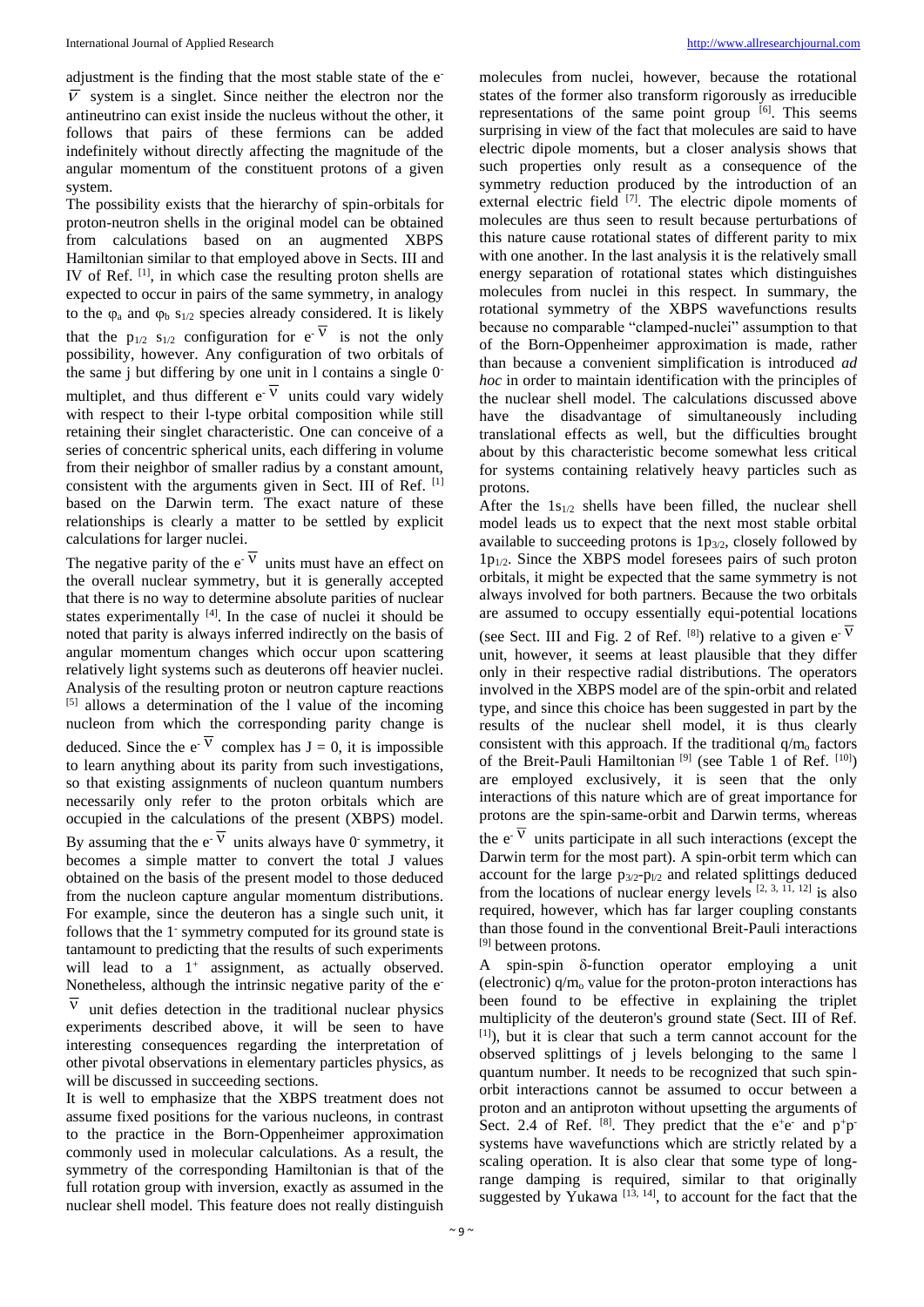influence of the strong interaction does not appear to extend beyond nuclear dimensions.

The search for such spin-dependent proton-proton interactions is clearly far easier when an accurate description of the central field attracting these particles is available. It is in this context that the present XBPS Hamiltonian can play a crucial role. In this model the  $e^{-\overline{V}}$ units provide a strong attraction for protons while having no direct effect on the angular momentum of the nucleus as a whole by virtue of their 0<sup>-</sup> symmetry. In this view the bond between a proton and a neutron comes about to a large extent because two protons are strongly attracted to the same electron and antineutrino. Since the protons in question occupy different orbitals (Sect. III of Ref. [1]), their individual relationships to the lighter particles can still be quite different from one another, thereby making it appear that they are associated with two fundamentally different particles, i.e*.* a neutron on the one hand and a proton on the other, exactly as foreseen in the nuclear shell model.

# **The isospin property and its relation to the XBPS model**

Before concluding this comparison between the results of the preceding calculations and the concepts which form the basis of the theory of nuclear physics, it is important to give close consideration to another fundamental quantity, the isospin property  $[15, 16]$ . The XBPS model employs a Hamiltonian which depends only on the spatial and spin coordinates of the constituent particles of a given system, and on this basis the corresponding energies and other expectation values are computed without making any prior assumptions whatsoever regarding the isospin property. It is thus important to see how the fundamental relationships underlying the isospin theory might be inferred from the results of such calculations. The idea which led to the introduction of isospin can be traced back to the suggestion of Heisenberg  $[17]$  in 1932 that a neutron and a proton can be looked upon as two different states of the same system (nucleon). As such, these fundamental particles are referred to as an isospin doublet, differing only in the z component of the vectorial quantity I. The latter's transformation properties are assumed to be identical to those of orbital and spin angular momentum, and so a well-defined mathematical framework for the theoretical treatment of isospin is immediately at hand.

The most important physical conclusion regarding such isospin multiplets is that the various component systems would be perfectly degenerate if only the hadronic force were active, and not the electromagnetic (gravitational forces can be safely ignored because of the nature of the problem). The theory asserts that under these circumstances the rest masses of the proton and neutron would be of identical magnitude. In the present model emphasis is placed instead on the possibility of converting a proton into a neutron by the addition of an electron and an antineutrino in the form of an e $\overline{v}$  binary unit. In this sense, elimination of the electromagnetic force can be equated with placing bare protons in an environment which is absolutely free of electrons and antineutrinos. Because of the high density of massless  $e^+e^-$  and  $v\overline{V}$  binary systems, so the XBPS model goes, this state of affairs is impossible to achieve by any experimental means, similarly as it is not really feasible to turn the electromagnetic force off and on at one's volition. Explicit calculations with the XBPS Hamiltonian show that a system of two protons forms neither bound states nor

resonances, and hence in this sense the pp interaction is purely repulsive. The reason that roughly one hundred years of scattering experiments have been interpreted differently is understandable in terms of the premise that whenever two protons approach each other at very close range, they have a sufficiently strong attraction for an electron and an antineutrino to overcome the dissociation barriers of the ever-present e<sup>+</sup>e<sup>-</sup> and  $v\overline{V}$  binary systems, thus making these particles available, i.e. "creating" them in the conventional terminology. The fact that the partner positrons and neutrinos are always set free in such nuclear formation processes is consistent with this interpretation, although the evidence is clearly less than totally unambiguous. To settle the matter definitively would require experimental proof that particles can be created or destroyed with appropriate application of energy, which amounts to observing the unobservable. Suffice it to say that the charge independence of nuclear reactions, which is at the root of the isospin concept, is accounted for in the XBPS model. Thus, to the extent that a suitable Hamiltonian can be found and the associated Schrödinger equation solved to a satisfactory degree of accuracy, one can expect the key results of isospin theory to emerge from such treatments without having to make additional assumptions of an *ad hoc* nature.

One of the greatest successes of the isospin theory in the realm of nuclear physics is the elucidation of trends in the rest masses of isobaric nuclides  $[18]$ , i.e. groups of systems with the same mass number. One of the clearest examples of this type is the isospin triplet  $^{14}C$ ,  $^{14}N$  and  $^{14}O$  in their respective  $0^+$  states. In such cases it is found that the differences in the rest masses of these systems can be estimated to a good approximation by comparing the respective magnitudes of the Coulomb repulsion of their constituent protons and correcting for the promotion energy required to convert protons into neutrons. In the present model isobaric nuclides differ from one another mainly in the number of their constituent  $e^{V}$  units, each of which changes the atomic number of a given nucleus without changing its mass number. Assuming that the various proton shells correspond to pairs of orbitals  $\varphi_a$ ,  $\varphi_b$  which can be associated on a one-to-one basis with the neutron and proton one-particle functions of the nuclear shell model, it is only necessary in the present view that the occupation of the outermost shells (in the above case of  $p_{1/2}$  symmetry) change in concert with the addition or loss of the e<sup>-</sup> $\overline{V}$  units.

The relatively good agreement achieved with experimental data through the above approximation suggests that proton orbitals can be distinguished in a reasonably unambiguous manner on the basis of their spatial relationship to the  $e^{\sqrt{V}}$ unit lying closest to it. Again the existence of pairs of equipotential points in the exponential damped Breit-Pauli terms, as indicated in the schematic diagram of Fig. 2 of Ref. [8], make such an identification at least plausible. More significant in this respect is perhaps the spin-dependent force which exists between the protons, however. The (partial) concretization of this interaction discussed in Sect. III of Ref. [1] prevents the development of atomic-like trends in which shells tend to be completely filled with electrons before the next most stable species is to be occupied. By providing a strong repulsive interaction between protons of opposite spin, this term minimizes the importance of stability differences between two neighboring shells and causes them to be occupied alternately in a manner akin to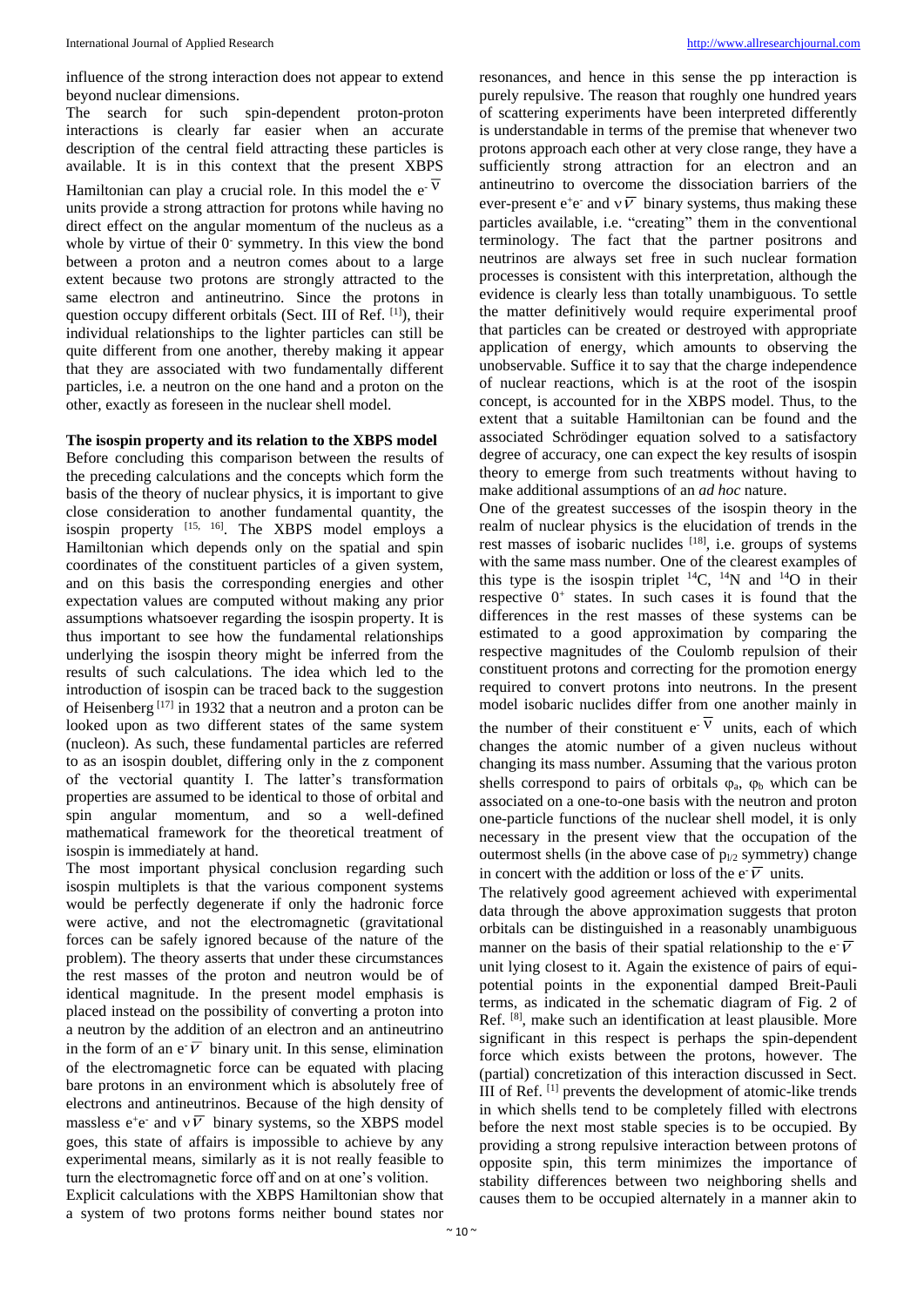the way houses and hotels are added to properties of the same color in the parlor game Monopoly. Moreover, the  $p^{+4}e^{-}\overline{V}$  calculations of Sect. IV of Ref. <sup>[1]</sup> indicate that the gain in stability possible by further occupying one of the "neutron" orbitals is very much dependent on the number of neighboring  $e^{\sqrt{V}}$  units in the system.

Another key aspect of the isospin formulation is its assumption of nuclear wavefunctions which are antisymmetric with respect to any exchange of a proton and a neutron [15]. This specification is referred to as the generalized Pauli principle [19] to call attention to the fact that in the original work  $[20]$ , an anti-symmetric form was only required for indistinguishable fermions. In the XBPS model no such generalization is necessary because protons are already assumed to satisfy the Pauli anti-symmetry principle, and accordingly it is actually two of these particles which are being permuted when one speaks in the conventional model of an exchange of a proton and a neutron. The corresponding electron and antineutrino of the "neutronic" proton are totally separate particles in this view, and thus are not affected by such a permutation. In retrospect, it would be more difficult to bring the XBPS model in line with the isospin formulation if the latter insisted that its nuclear wavefunction *did not have to satisfy*  a particular permutation symmetry for the exchange of a proton and a neutron. This eventuality would force an exception to the original Pauli principle  $[20]$  to be allowed in the present model according to which the exchange of two such indistinguishable protons would not lead to a sign change in the total wavefunctions under these circumstances. Instead the realization of the consequences of β decay of neutrons left no other choice in the formulation of the isospin theory  $[15, 16]$  to broaden the definition of "indistinguishable" particles in the Pauli principle to include the proton and the neutron in the same class despite their apparently distinctive characteristics.

In this discussion it is also important to recognize that the predictions of the isospin theory in nuclear physics are not of a generally quantitative nature. The comparisons of the energies of isobaric nuclides mentioned at the beginning of this section do often work remarkably well for ground states, but the experience with excited states is less sanguine. In their book Goeppert-Mayer and Jensen<sup>[21]</sup> point out, for example, that although excited levels of a nucleus with  $I_z = 1$  should be closely related to some of those of the corresponding isobar with  $I_z = 0$ , "seldom has it been possible to make an unambiguous assignment of this kind [12, 22]." As a result these authors prefer to distinguish between the "charge symmetry" of nuclear forces, involving either two protons or two neutrons  $(I_z = \pm 1)$ , and "charge" independence" when a neutron-proton interaction is present, concluding that the experimental evidence for the latter property is not nearly as strong as for the former. Furthermore, it is well known that correspondingly simple relationships in either isotopic or isotonic series are all but non-existent, as illustrated by the deuteron- ${}^{3}$ He- $\alpha$  particle series [23] discussed in Sect. IV of Ref. [1]. There is thus a danger of oversimplifying the theory of nuclear binding by rigidly assuming that all nucleons in equivalent shells have the same properties except for electromagnetic effects.

As an additional remark on the relation of the isospin concept to the XBPS model, it seems inescapable that at some point the number of  $e^{-V}$  units reaches a critical value, at which point it is no longer possible to form even a meta-

stable nucleus with the original number of nucleons. In isospin theory such theoretical isobaric members are simply assumed to be non-existent, whereas in an *ab initio*  approach they correspond to virtual states whose mass and other properties can be computed in principle, but which in all likelihood are quite unstable to either β decay or electron-capture processes. A similar situation is not uncommon in atomic and molecular physics, whereby states which correspond to bound species for other (isoelectronic) systems are found to lie in some continuum region for the system of immediate interest. Sometimes a resonance of the expected character can be located, but more often than not, such corresponding (diabatic) states are totally absent in the computed spectrum, or more precisely, they are apportioned among the wavefunctions of continuum states lying in the appropriate energy range.

In summary, the present model can be expected to be at least indirectly relevant to the isospin concept by virtue of its (hoped-for) capacity to successfully predict the masses and properties of a variety of related nuclear systems. To the extent that the solutions of the corresponding Schrödinger equations can be obtained quantitatively, and in the process be shown to reproduce the pertinent experimental data to a satisfactory degree of approximation, such results will inevitably be found to be in agreement with the conclusions otherwise reached independently through application of the theory of isospin. Such an attitude toward a concept which has become so well established over the years as to have been referred to by one author  $[24]$  as an "industry" might well be perceived by some as unacceptably *leger.* Opinions have varied widely on this issue, however, as illustrated by a passing reference made in 1950 by Goldstein  $[25]$  in his survey of the principles of classical mechanics in which he wrote: "indeed for nuclear forces we don't have any theory worth speaking about." We shall return to the subject of isospin in subsequent work when the relationship of the XBPS model to the quark theory of elementary particles is taken up.

#### **Nuclear reactions**

The discussion of nuclear forces in terms of the XBPS model has thus far being confined to the study of structure alone. The possibility of carrying out calculations for such systems on an *ab initio* basis also carries with it the prospect of studying nuclear reactions in a new light. One can order these processes most conveniently in terms of the types of particles which are produced by them. These include  $\alpha$ ,  $\beta$ and  $\gamma$  rays in the original language used to describe this field  $[26]$ . Later on, neutrons were also discovered as decay products [27], and the general possibilities of nuclear fusion and fission became known. When studying reactions it is necessary to know something about energy barriers separating products from reactants, and not just relative energies in their respective equilibrium states.

Since the Born-Oppenheimer approximation is not used in the XBPS treatment, there are no potential curves as such from which to deduce the magnitudes of such barrier heights. For many purposes the variation of the total energy with scale factor n for the associated one-particle basis set provides equivalent information, however, as demonstrated in the e<sup>+</sup>e<sup>-</sup> and v<sup>V</sup> treatments (see Fig. 3 of Ref.  $^{[8]}$  and Fig. 2 of Ref.  $[10]$ ). As  $\eta$  is increased from small values, the energy always rises until a certain point when the shortrange interactions begin to overtake the effects of kinetic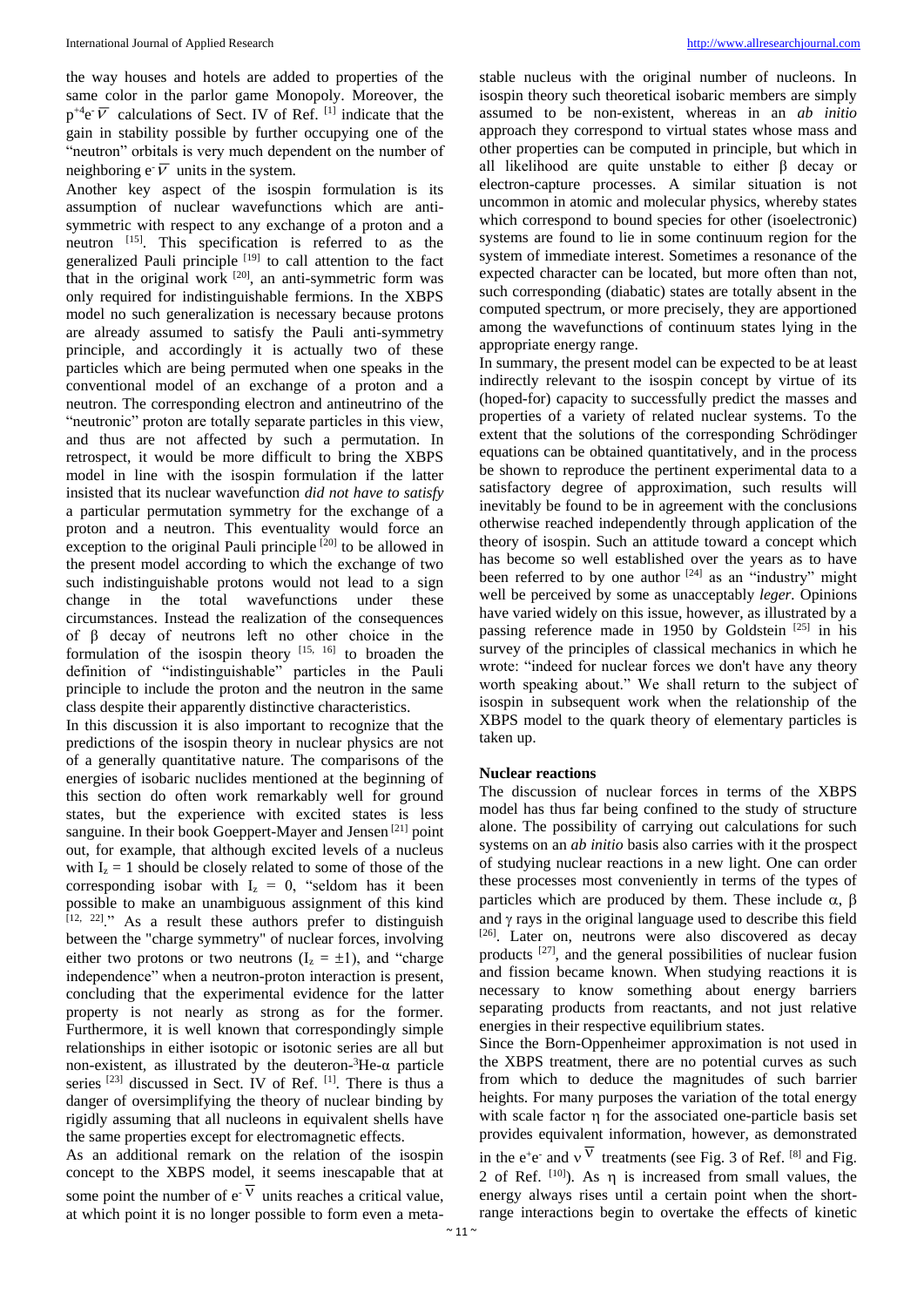energy (Fig. 1 of Ref. [8]). The heights of such computed barriers are necessarily basis-set dependent, since for a complete set the corresponding results must be independent of scale factor. For relatively large basis sets this degree of saturation still remains an unattainable ideal, however, and one can hope that data such as shown in the above figures can be successfully analyzed in the suggested manner.

Because of the extensive computations required in the present model for the treatment of systems consisting of a few particles, it is likely that such investigations will not be feasible for heavy nuclei, thus making the study of nuclear fission and alpha-particle decays accessible only if suitable approximations can be found which allow inert shells to be treated in a simplified manner. The subject of β decay will be taken up in detail in later work, however, and the treatment of photon emissions from light nuclei also appears to be a practical goal of *ab initio* calculations of this type. In the latter case it is necessary to develop methods which clearly distinguish pairs of states differing mainly in translational energy from those corresponding to distinct internal states between which spectroscopically observable transitions are expected to occur.

The most attractive reaction type that might be accessible to treatment by such computational methods is nuclear fusion, since only relatively small nuclei in their respective ground states are involved in the most interesting cases. There has recently been renewed interest in this subject because of reports on electrochemical studies on heavy water with platinum and palladium electrodes [28, 29]. The results of these experiments have led to speculation regarding the identity of the reactions which might be involved, although there is mounting evidence that some of the original observations [30] can be explained to at least a large extent on the basis of purely chemical transformations. Traditional hightemperature fusion experiments have been based largely on the reaction of tritium and deuterium to give <sup>4</sup>He plus a neutron [31]. The exothermicity of the above tritium reaction is 646458.62 hartree (17.6 MeV), which compares favorably with that of the analogous fusion process

 $d + d \rightarrow 3$ He + n

whose exothermicity is only 120238.74 hartree (3.3 MeV). Despite the fact that no radioactive substances are required to drive the latter reaction, the higher heat output of the tritium process makes it technically more appealing. The reaction of <sup>3</sup>He plus a neutron is itself quite exothermic, however, since it leads to the formation of the highly stable alpha particle. If this product were formed directly in the  $d +$ d reaction, the corresponding exothermicity would increase to 876582.49 hartree (23.8 MeV), 6.2 MeV more than in the  $t + d$  counterpart preferred in the high-temperature fusion investigations [31]. Moreover, both reactants and product of the former process are thermodynamically stable.

The reason that <sup>4</sup>He is not formed with sufficient regularity from  $d + d$  collisions is understandable in terms of the laws of conservation of energy and momentum. A second product is indispensible for sharing the energy potentially released in this reaction, and decomposition into <sup>3</sup>He plus a neutron achieves this purpose with relatively high probability under typical reaction conditions. A photon could carry away most of the available 23.8 MeV energy if the intermediate <sup>4</sup>He state reached were of non-zero multiplicity, however, so as to make a subsequent emission process to the J=0 ground

state allowed. Since deuterons have zero isospin such an excited <sup>4</sup>He state must also be expected to be an isospin singlet, but this in itself would not seem to rule out the formation of an intermediate with angular momentum  $J = 1$ or 2 because of the triplet multiplicity of each deuteron. Once the pertinent <sup>4</sup>He wavefunctions became available, it would be possible to compute the rate for radiative decay to the ground state as well as for decomposition into the  ${}^{3}$ Heplus-neutron products. The practicality of such calculations is something which remains open to question at the present stage of development, but this example at least illustrates how the above quantum mechanical approach might be used to shed light on the mechanisms governing the reactions of small nuclei.

#### **Weak interaction in the XBPS model**

In the preceding sections, the strong interaction responsible for nuclear binding has been represented in large part by means of an exponentially-damped, momentum-dependent potential which has as its low-velocity limit the spin-orbit and related operators of the Breit-Pauli Hamiltonian<sup>[9]</sup>. The key assumption in the accompanying theoretical model is that the antineutrino is capable of undergoing an attractive short-range interaction with other particles because it possesses a non-zero charge-to-rest-mass ratio (its charge and rest mass are each assumed to be zero). Under these conditions it is shown that the two-body potential defined above (XBPS Hamiltonian) is capable of binding protons to  $e^{-V}$  binary systems with sufficient force to allow identification of the stable products with experimentally observed nuclei. Instead of assuming that the electron and antineutrino decay particles of a neutron are created at the time of its decomposition, it is demonstrated that, contrary to past argumentation, a potential does exist which is sufficiently attractive to confine such light particles within a volume of typical nuclear dimensions  $^{[32]}$ . In this view, the electron and antineutrino retain their existence within the bound nucleus, and they are simply set free in  $\beta$  decay processes.

The question that obviously arises as a result is whether such a model can be used in a consistent manner to describe the weak interaction itself, i.e. the force which is believed to be responsible for the  $\beta$  decay of nuclides. The accepted view in theoretical physics today is that the strong and weak interactions are basically different in nature, although the possibility has long been sought of unifying them in some way with each other as well as with at least the electromagnetic interaction. In more recent times a theory which succeeds in combining the electromagnetic and the weak interactions has been formulated [33], but the hoped-for union with the strong nuclear force has yet to be achieved. Once it has been assumed that the binding of nuclei can be described in terms of interactions involving three different constituents [32], the proton, electron and antineutrino, however, it is straightforward to assume that the same types of effects must be involved when such systems undergo spontaneous decomposition. This line of approach is investigated below.

# **Quantum mechanical theory of radiationless transitions**

It has been mentioned in Sect. II of Ref. [32] that the neutron can be looked upon as an excited state of a system whose ground state is unbound, a state of affairs which is analogous to that existing for excimers in molecular physics.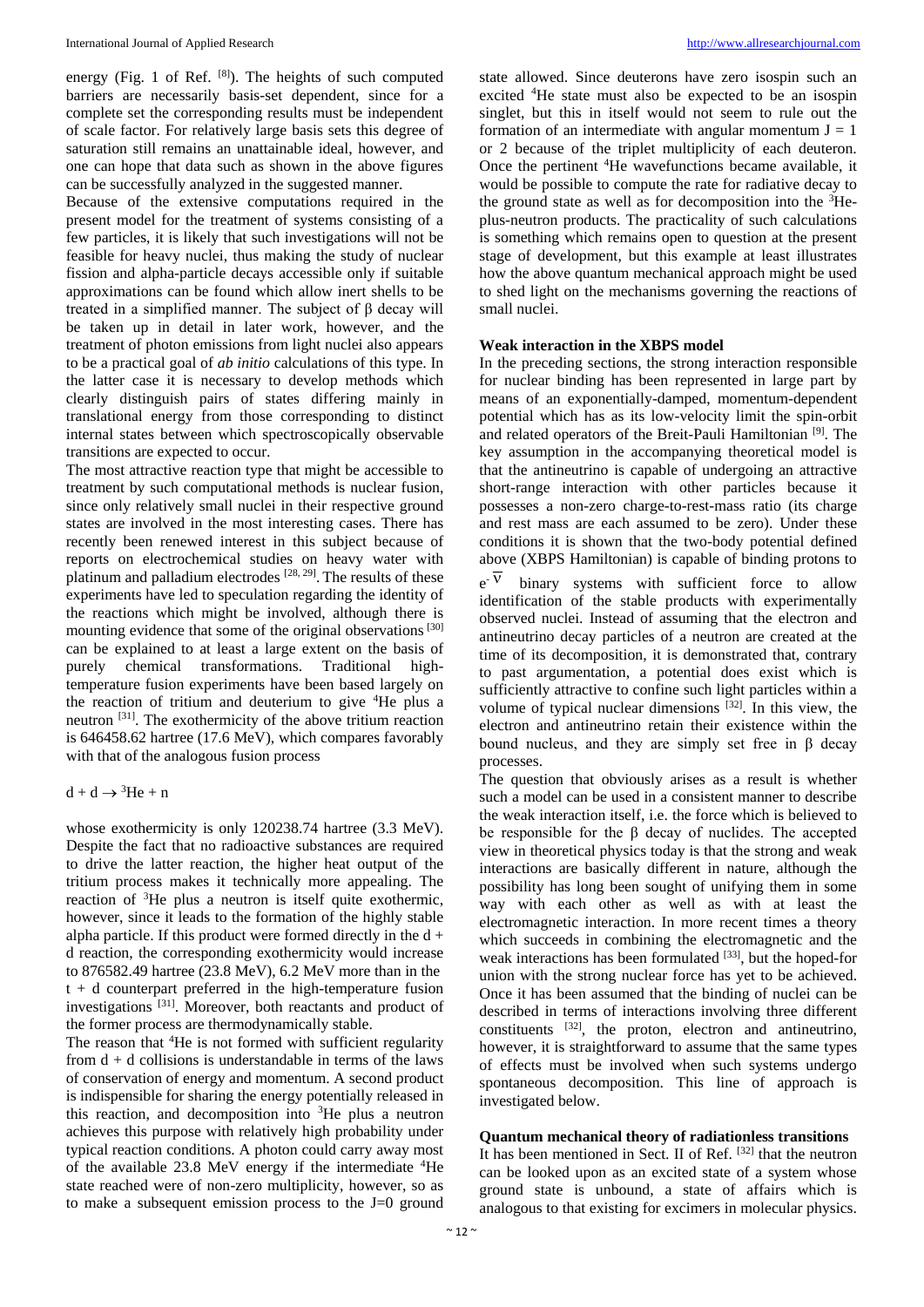The  $\beta$  decay of a neutron involves a radiation-less transition in the language of that field, since photons are not emitted in the process. In order to compute the lifetime of any radiation-less decay the most direct way is to solve the corresponding Schrödinger equation for the excited state in question (more commonly referred to as a resonance). The eigenvalues associated with such meta-stable states are complex  $(E_r - iE_i)$  and the line width  $\Gamma$  associated with its decay is equal to twice the imaginary component  $E_i$ <sup>[34]</sup>. The same Hamiltonian is employed for this purpose as for the computation of bound states. The distinction between stability and meta-stability of a given state arises naturally out of the solution of the corresponding Schrödinger equation, namely in terms of the magnitude of E<sup>i</sup> (zero for stable, non-zero for unstable or resonance states) [35]. Upon carrying over this formally simple approach to the present discussion, one must expect that the neutron's energy eigenvalue is actually complex and corresponds to a line width  $\Gamma = \hbar / \tau$ , where the lifetime  $\tau$  is observed experimentally to be 918 s.

Because the neutron's lifetime is quite long in comparison with those of typical atomic or molecular radiation-less processes, it is quite impractical to compute its value in the above manner, however. The imaginary part of the corresponding energy eigenvalue is only in the order of 10-18 eV, as compared with a total (real) energy of 29000 hartree, so the accuracy required in obtaining a useful result in this way is prohibitively high. Instead, it is far better in such cases to resort to an approximate method closely related to it, namely the Fermi golden rule <sup>[36]</sup>, which can be derived from the time-dependent perturbation formalism introduced by Dirac  $^{[37]}$ .

In essence, low-order perturbation theory is employed to obtain the desired result, and because the effect of interest is very small, the accuracy expected from this level of approximation is correspondingly high. The usual procedure is to divide the total Hamiltonian into two parts,  $H_0$  and H', and first obtain solutions for the former operator's Schrödinger equation which can subsequently be used as a basis in which to apply the golden-rule formalism. In a typical application a spin-free Hamiltonian  $(H_0)$  is diagonalized, while the spin-orbit operator serves as H'. In the present example, it is very difficult to know how to divide up the XBPS Hamiltonian, however, especially to identify a small interaction in it which is responsible for inducing the transition from initial to final. Such a division of the total interactions is not essential, however, as can be judged from the complex eigenvalue approach first discussed, in which only the full Hamiltonian is actually needed. Because the golden-rule formalism deals with offdiagonal matrix elements of H' in a basis of functions which diagonalize  $H_0$ , it follows that the corresponding full Hamiltonian matrix elements have the same magnitude as those for the perturbing term alone.

On this basis, it can be recognized that the main purpose of dividing up the full Hamiltonian into  $H'$  and  $H_0$  components is to provide a suitable definition of the initial and final states of the problem. The difficulty in applying the goldenrule formalism for the XBPS Hamiltonian in the description of neutron decay thus comes down to identifying realistic initial and final states which represent the physical situation satisfactorily. In a spin-orbit pre-dissociation of a molecular energy level <sup>[38]</sup>, for example, one chooses pure spin states of different multiplicity for this purpose. In another typical

example, Born-Oppenheimer solutions are taken as initial and final states and allowed to interact via the nuclear kinetic energy operator (non-adiabatic effects). A completely equivalent way of proceeding in both cases, however, consists of first diagonalizing the full Hamiltonian and identifying solutions which correspond to mixtures of the initial and final states normally employed in the goldenrule approach. A unitary (diabatic) transformation can then be defined which connects the diagonal representation of the full Hamiltonian to one which is non-diagonal, based on the physically appropriate golden-rule states. The off-diagonal matrix elements of the latter Hamiltonian matrix are then recognized as the quantities to be substituted in the goldenrule formula for the desired lifetime computation.

When described in this way the above procedure sounds a bit arbitrary, which in a certain sense it is, but no less so than in the alternative method of dividing up the full Hamiltonian into two parts. The correct lifetime can only be obtained if the choice of initial and final states conforms to the experimental conditions at hand. That is why the complex eigenvalue method is more acceptable in principle because no comparable choice is needed in this case. Instead, it is only necessary to identify the Schrödinger equation solution which corresponds to the physical state of interest. In summary, to describe the weak interaction in terms of the XBPS Hamiltonian it is not necessary to first devise a new interaction, but rather to identify a suitable diabatic transformation which leads to the physically meaningful initial and final states involved in the decay processes of interest.

### **Spin-flip mechanism for neutron decay**

In Sect. V of Ref.  $^{[10]}$  it was noted that the most stable state of the  $p^+e^-$ <sup>V</sup> system to be associated with the neutron has  $1/2$  symmetry and that the  $M_s = 1/2$  component can be described primarily in terms of the spin configuration p $\alpha$  (e- $\alpha^V$   $\beta$  – e<sup>- $\beta^V$ </sup>  $\alpha$ ), that is, the e<sup>-V</sup> 0<sup>-</sup> complex discussed above is bound meta-stably to the proton in this model. The spin of the neutron is thus determined almost entirely by that of the proton. The spins of the three particles emitted after neutron decay have been studied experimentally by Burgy et al. [39]. These authors found that of the three  $M_J = 1/2$  spin combinations possible for the  $p^+e^-$ <sup>V</sup> system, one is missing almost entirely, namely  $\alpha \alpha \beta$ . It is thus seen that the antineutrino carries away the original total spin of the neutron to a large extent, and this implies that the proton and electron form a singlet complex once decomposition takes place. Since the β decay process involves a transition between two states of the same system, we can combine the above theoretical and experimental results to arrive at the following interpretation. In the initial (meta-stable) state, the spins of the electron and antineutrino are opposite and constantly alternating. At the time of decay a *spin flip*  occurs so that the proton and electron spins become opposite and alternating and the  $\overline{v}$  spin consequently must remain fixed  $(\alpha)$ . The system is expected to be quite unstable in the resulting spin configuration, so that decomposition occurs as a consequence.

A key result of the above  $p^+e^- \overline{V}$  calculations based on the XBPS Hamiltonian is that the absence of the  $\alpha \alpha \beta$  spin configuration is not complete. The CI coefficients of Table 1 of Ref.  $^{[10]}$  show that the ideal ratio of  $\sqrt{3:1}$  of the two doublet spin eigenfunctions (see Sect. V of Ref.  $[10]$ )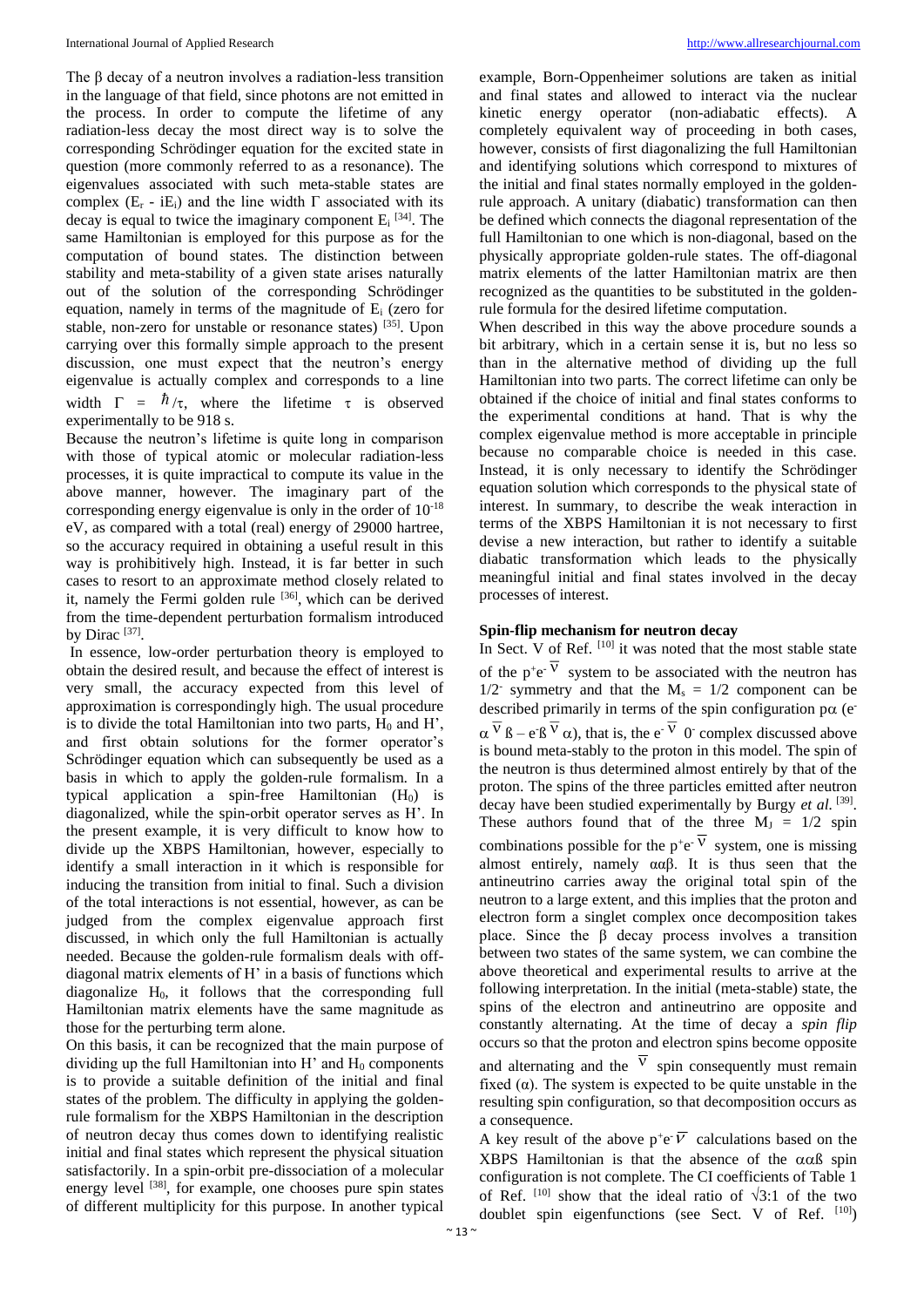corresponding to the same spatial orbital occupation is never quite attained. Discrepancies of 1- 2 % in the square of this ratio are generally observed.

With reference to the general discussion of lifetime computations given in the preceding section, it seems reasonable to assume that this admixture of another  $1/2$ <sup>-</sup> spin eigenfunction is at least partially responsible for the neutron's instability. Because of this impurity in the  $p^+e^{-\overline{V}}$ wavefunction  $(\Psi_1)$  there is a small probability that the system foregoes the 0<sup>-</sup> arrangement preferred by the e<sup>- $\overline{v}$ </sup> complex, thereby causing the system as a whole to break apart. A diabatic transformation can then be defined along the lines discussed above which removes this impurity by mixing in a second state  $(\Psi_2)$  which consists primarily of the other (undesirable) spin configuration. The  $p^+e^-$ <sup>V</sup> diabatic state  $\Psi_i^{\text{D}}$  with the pure e<sup>- $\overline{V}$ </sup> 0<sup>-</sup> component is then defined as:

 $\Psi_i^D = \cos \Theta \Psi_1 + \sin \Theta \Psi_2$ 

A second diabatic state corresponding to the orthonormal 1/2- spin function is similarly defined as:

 $\Psi_2^D = -\sin \Theta \Psi_1 + \cos \Theta \Psi_2$ 

Normally several such excited states are required to allow for a thorough de-perturbation of the desired initial diabatic state, in which case a unitary transformation of higher dimension is required.

In order to use the results of the  $p^+e^-$ <sup>V</sup> calculations discussed in Sect.V of Ref.  $[10]$  to obtain an estimate of the corresponding decay lifetime, it is necessary to compute matrix elements over the full XBPS Hamiltonian between the diabatic states defined in the last section. This is a simple matter if the eigenvalues corresponding to the adiabatic excited states  $\Psi_n$  needed to define the required unitary transformation are known, involving a reverse transformation of the diagonal Hamiltonian matrix in the original eigenvector basis. This brings us to an important qualitative point, however. The decay process must involve a final state of the same total energy as that of  $\Psi_1^D$  which rules out any of the other diabatic species described above. All such states must be far less stable, corresponding to a highly undesirable change in the spin orientations of the three component particles relative to those in the initial state. Instead the true final state  $\Psi_c^D$  is a member of a continuum corresponding to the free proton, electron and antineutrino system of the same energy as  $\Psi_i^D$ . More precisely there are an infinite number of such states which correspond to the continuous range of antineutrino and electron energies whose distribution was successfully predicted by Fermi  $[40-42]$  in his original theory of β decay. The other diabatic species mentioned above are thus to be looked upon as virtual states which only act as intermediates in the decay process.

The decay is accordingly expected to be predominantly of second order, and properly described by the golden rule formula  $^{[36]}\cdot$ 

$$
\langle \Psi_1^D H \Psi_c^D \rangle = \sum_n \, ' \, \langle \Psi_1^D H \Psi_n^D \rangle \langle \Psi_n^D H \Psi_c^D \rangle \, (E_n^D - E_1^D)^{-1}
$$
\n
$$
\text{and } \tau^{-1} = 2\pi |\langle \Psi_1^D H \Psi_c^D \rangle|^2 \, dN/dE,
$$

where  $\tau$  is the lifetime in atomic units ( $\hbar$  a<sub>0</sub>/e<sup>2</sup>) and dN/dE is the density of states of the continuum  $[42]$ . From these equations it is relatively easy to imagine why the neutron's decay lifetime is so long. First, the energy denominators  $E_n^D$  $- E_1^D$  are expected to be quite large, as already mentioned. Secondly, each of the continuum functions  $\Psi_c^D$  is a freeparticle state and as such cannot be expected to have very large Hamiltonian matrix elements with the very compact diabatic functions  $\Psi_n^D$  which are confined for all practical purposes to within nuclear dimensions. In this connection it is well to note that the matrix element  $\langle \Psi_1^{\text{D}} H \Psi_{\text{c}}^{\text{D}} \rangle$  is not computed *ab initio* in the original theory  $[42]$ , but rather is inferred from the measured lifetime of the decay process.

Thus far we have only emphasized the effect of different spin orientations on the lifetime of the

 $p^+e^-$ <sup>V</sup> system, but it also seems clear that the s<sub>1/2</sub>-p<sub>1/2</sub> (or p<sub>3/2</sub> $d_{3/2}$ ) polarization effects discussed in Sect. V of Ref. [10] also should be an important factor. One of the major inducements for the binding of a proton in the XBPS calculations is its attractive spin-same-orbit interaction with the electron, which for an  $s_{1/2}$  proton orbital requires that the electron occupy a  $p_{1/2}$  species as far as possible. The antineutrino resists any polarization of the electronic charge distribution from  $s_{1/2}$  to  $p_{1/2}$  because such a change decreases its own attraction for the electron. When a relatively small number of protons is present in a nuc1eus as compared to the number of  $e^V$  units, the competition for the electron's favor is expected to be intense, and this in turn increases the possibility of a spin flip of the type discussed above. When more protons are added, however, the electron can more readily adjust its orbital character to satisfy them at the expense of the antineutrino without sacrificing the overall stability of the nuc1eus. It can thus be anticipated that nuclei of high binding energy are characterized by relatively highly polarized  $e^V$  units relative to their respective proton-free states, while at the same time preserving the  $0$ <sup>-</sup> character of the light-particle binaries more thoroughly than has been computed above for the  $p^+e^-$ <sup>V</sup> neutron system.

Nevertheless, in view of the variety of Breit-Pauli terms which contribute to the stability of the  $e^{-V}$  units as opposed to those with a major influence on the nuclear protons (Tables 2-4 of Ref.  $[43]$ ), it still seems highly plausible that the electron and antineutrino remain indispensable to one another for the purposes of keeping them bound within the narrow confines of any given nuc1eus. This characteristic of the XBPS Hamiltonian (Table 1 of Ref.  $[10]$ ) thus ensures adherence to the well-known fact that  $\beta$  decay always involves an addition or loss of the same number of electrons as antineutrinos (or positrons and neutrinos). In this way neutrons can be converted into protons and *vice-versa* as a consequence of β decay. When an excess of protons is present, the results of the XBPS calculations indicate that a relatively high binding energy is still possible. Under these circumstances, however, the nuc1eus becomes unstable to electron capture that would otherwise lead to the conversion of protons into neutrons via this mechanism in order to further enhance stability. Ultimately in the present model it is the high density of the e<sup>+</sup>e<sup>-</sup> and  $v<sup>V</sup>$  mass-less binaries throughout the universe  $[8]$  which keeps systems such as  ${}^{4}$ Li from having a stable existence.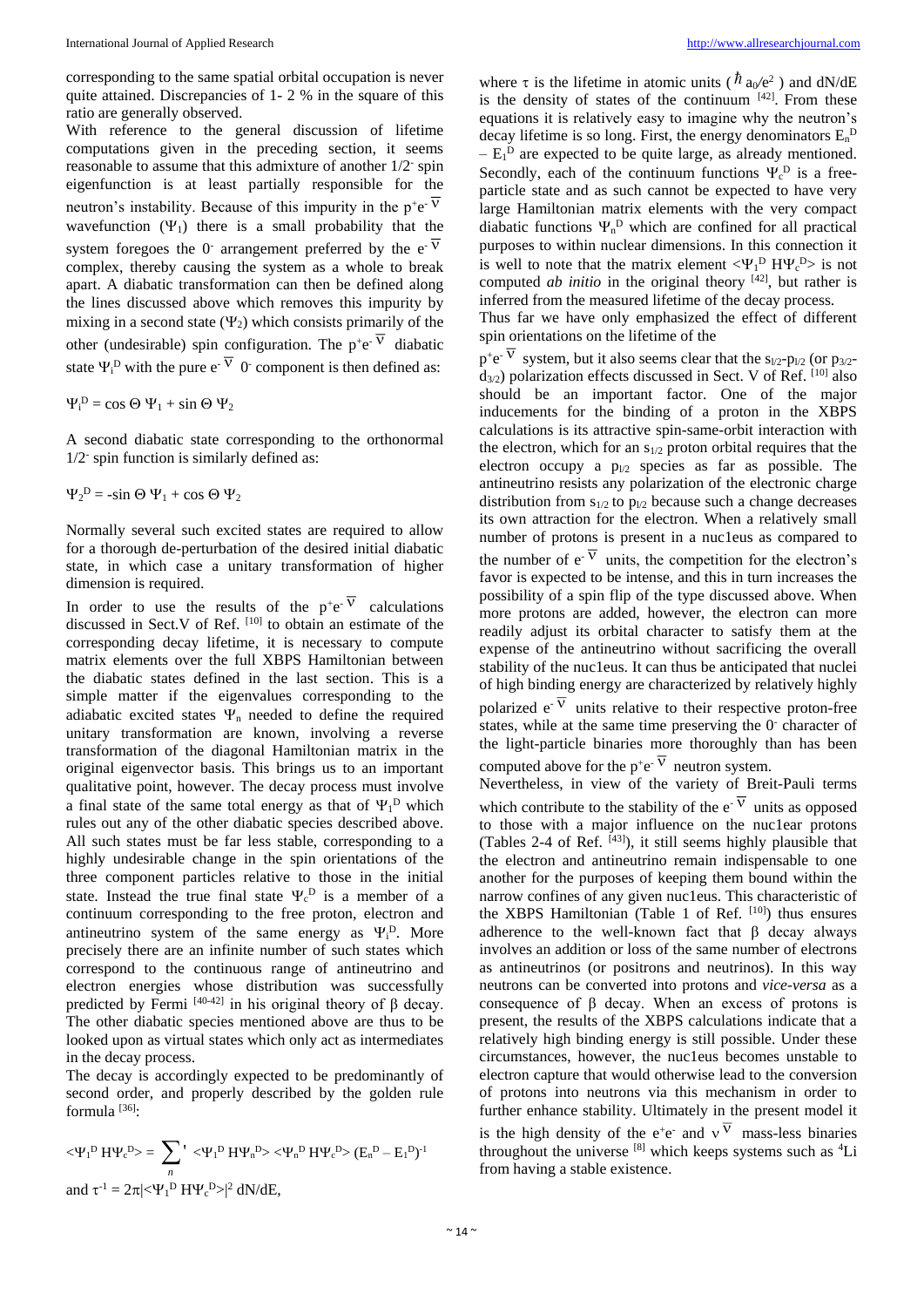# **Conclusion**

The above description of the deuteron binding process can then be extended at least qualitatively to the structure of heavier nuclei, of which  ${}^{3}$ He and the hypothetical  ${}^{4}$ Li system have been explicitly treated in Ref. [1]. A key feature of the XBPS model is the identification of a neutron as a proton which is relatively tightly bound to an  $e^{\sqrt{V}}$  unit inside the nucleus. There is thus a clear relationship between this proposal and the questioning of 'the creation-annihilation hypothesis, particularly in the form first suggested by Fermi according to which the electron and antineutrino are assumed to not be physically present inside the bound nucleus.

The exponential form of the damped Breit-Pauli interactions allows for two regions of similar potential for protons relative to the tightly bound but meta-stable  $e^{\overrightarrow{V}}$  system, which in turn allows for the existence of a pair of (mutually orthogonal) proton orbitals of similar energies. Hence the conventional interpretation of nuclei as combinations of protons and neutrons is consistent with the XBPS model. The overall spin of the nucleus is determined exclusively by the proton constituents in this view, i*.* e. the ordinary proton and that of the neutronic  $p^+$  e  $\overline{V}$  system. The latter conclusion rests primarily on the finding of a singlet structure for the  $e^{\tau} \overline{V}$  complex, which characteristic explains in a quite simple way why the electron and antineutrino do not appear to affect the magnitude of the nuclear spin despite the fact that they each possess  $s = 1/2$  themselves.

An important consequence of the above identification is that it gives a perfectly straightforward explanation for the observed adherence of both types of nucleons to the (generalized) Pauli principle. In this view no separate postulate is required to explain the relevant experimental data, since all that is ever involved is the exchange of indistinguishable protons. While such an interpretation is easily reconciled with the general procedures employed in isospin theory, it does call into question the latter's underlying precept, as introduced in 1932 by Heisenberg, namely that the proton and neutron are simply two different states of the same system which are characterized by the same spatial and spin wave functions. Specifically, it holds open the possibility that the governing Hamiltonian is completely independent of the hypothetical isospin coordinates. This position clearly does not diminish the practical utility of this theory, as applied for over a halfcentury in several important fields of physics, but it does raise questions as to whether the isospin quantities should be regarded as true constants of motion in the description of physical interactions.

Once the above interpretation has been made, it is possible to understand the Aufbau principle for nuclei in a straightforward manner in terms of protons and neutrons, consistent with the shell model of nuclear structure. The increased binding energies of successive protons are thereby associated with an overall contraction of the nuclear system which occurs because of the increase in the number of proton-electron and proton-antineutrino attractive interactions resulting therefrom. The well-known volume effect observed for nuclei appears to be closely tied up with the fact that the electrons and antineutrinos must avoid each other to a high degree (in order to have a small Darwin term) in order to maximize their Breit-Pauli attraction for one another. In this view the proportional increase in volume with atomic number is directly related to the

corresponding increase in the number of  $e^{\cdot}$  bosonic complexes needed to form the required number of neutrons to bind the nucleons together.

One of the goals of the XBPS model is to help to understand on an *ab initio* basis the characteristics of nuclear reactions. The most promising reaction type which could be studied on a quantitative basis is that of nuclear fusion. The  $d + d$ reaction has a relatively low exothermicity, but it would be easier to deal with on an *ab initio* basis than the better studied t+ d process. The reason that

<sup>4</sup>He is not formed from the d+d reaction is because of problems with the laws of energy and momentum conservation, but the practicality of doing the necessary calculations is very low.

The XBPS model differs in a clear way from previous descriptions of the weak interaction. It leads to the conclusion that the antineutrino is capable of undergoing an attractive short-range interaction. There is a key binary system (e $\overline{V}$ ) which becomes quite central to the mechanism of nuclear binding. The key distinction is that the XBPS model assumes that the electron is actually present in the neutron prior to its decay. Consequently, one can look upon the neutron as a resonance with a long lifetime, similar to the case of excimers in molecular studies. The calculated wavefunctions indicate that the decay process results from a "spin-flip" mechanism. Accordingly, the neutron prior to decay has an  $(e^{\cdot}\overline{V})$ complex in a  $0$ <sup>-</sup> state. In this state the spins of the electron and antineutrino are constantly alternating. After decay, experiments indicate that the antineutrino almost always has  $\alpha$  spin, so that it is now the spins of the proton and electron that are constantly alternating.

As a result the decaying state is quite unstable compared to the previous arrangement. If there is a relatively small number of protons in a nucleus compared to the number of  $e^{\phi}$  pairs, there is a fierce competition among the protons for the electrons, and this leads to the spin flip that leads to the decay of the nucleus. This competition is relaxed when more protons are added. This characteristic of the XBPS Hamiltonian provides a ready explanation for the wellknown experimental fact that β decay always involves the addition or loss of the same number of electrons and antineutrinos (or positrons and neutrinos).

#### **References**

- 1. Buenker RJ. The binding energy of the deuteron in the exponentially damped Breit-Pauli- Schrödinger (XBPS) model. Intern. J Appl. Research, in press 2021.
- 2. Goeppert Mayer, M. *Phys. Rev* 1948;74:235. 1969, 75. 1949, 78, 16, 1950.
- 3. Haxel O, Jensen JHD, Suess H. *Phys. Rev.* 1766, 75, 1949, Z. *Physik* 1950;128:295.
- 4. Frauenfelder H, Henley EM. *Subatomic Physics*  (Prentice-Hall, Englewood Cliffs, N.J. 1974, 201-202.
- 5. Butler ST. *Proc. R. Soc. London A* 1951;208:559. Goeppert Mayer, M. and Jensen J.H.D, *Elementary Theory of Nuclear Shell Structure* (Wiley, New York, 1955, pp. 94-97.
- 6. Herzberg G. *Molecular Spectra and Molecular Structure, Spectra of Diatomic Molecules* (van Nostrand, New York 1950;I:69.
- 7. Brand JCD, Speakmen JC. *Molecular Structure: The Physical Approach* (Edward Amold, London, 1960, 80- 83.